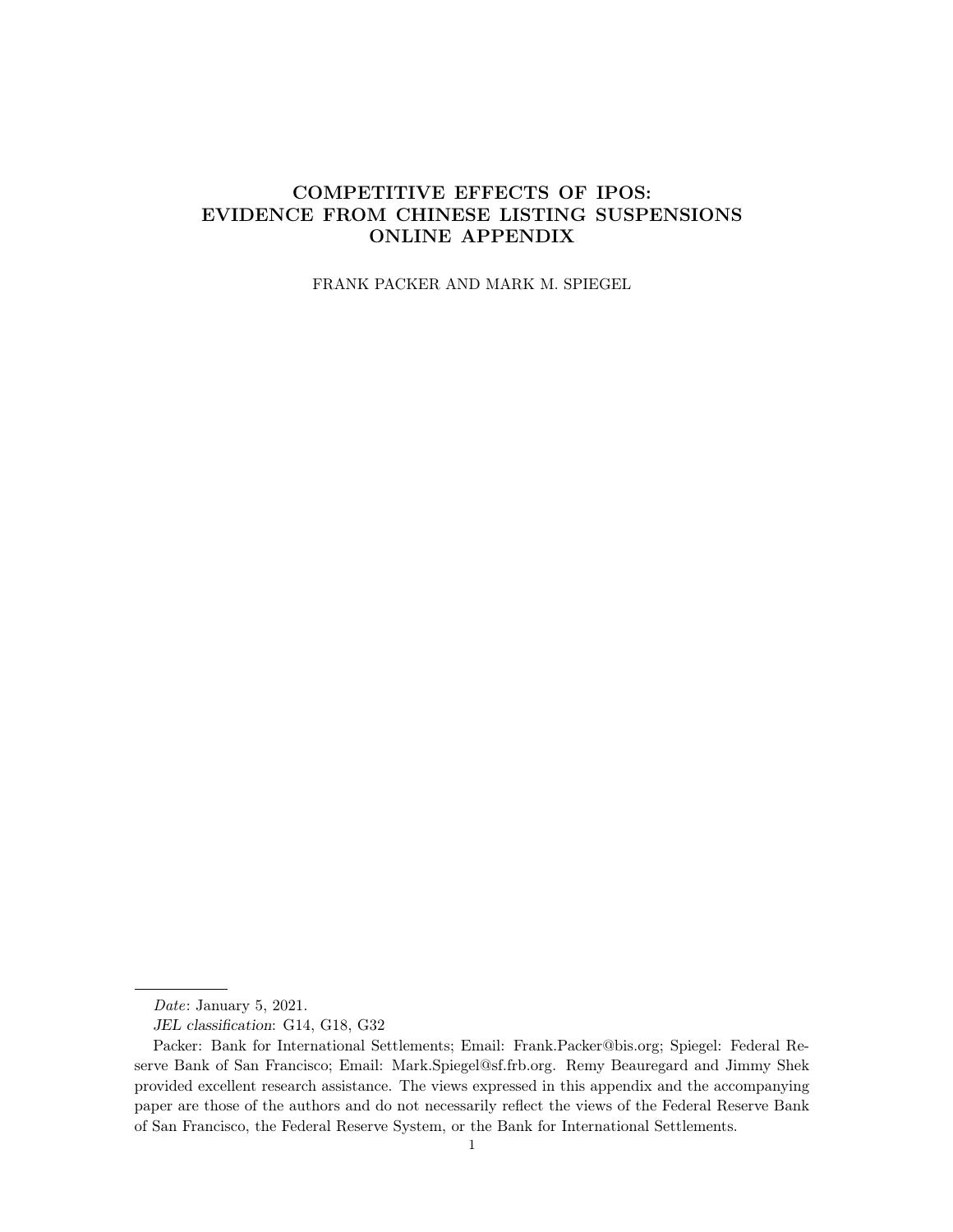### ${\bf COMPETITIVE}\xspace$   ${\bf EFFECTS}$   ${\bf OF}$   ${\bf IPSS}$   ${\bf 2}$

## I. INTRODUCTION

This online appendix provides the full set of estimates for the tables in Packer and Spiegel (2021), "Competitive effects of IPOs: Evidence from Chinese listing suspensions." Notes below detail the corresponding tables in the paper to the appendix tables here. Please see text in paper for variable definitions and further details.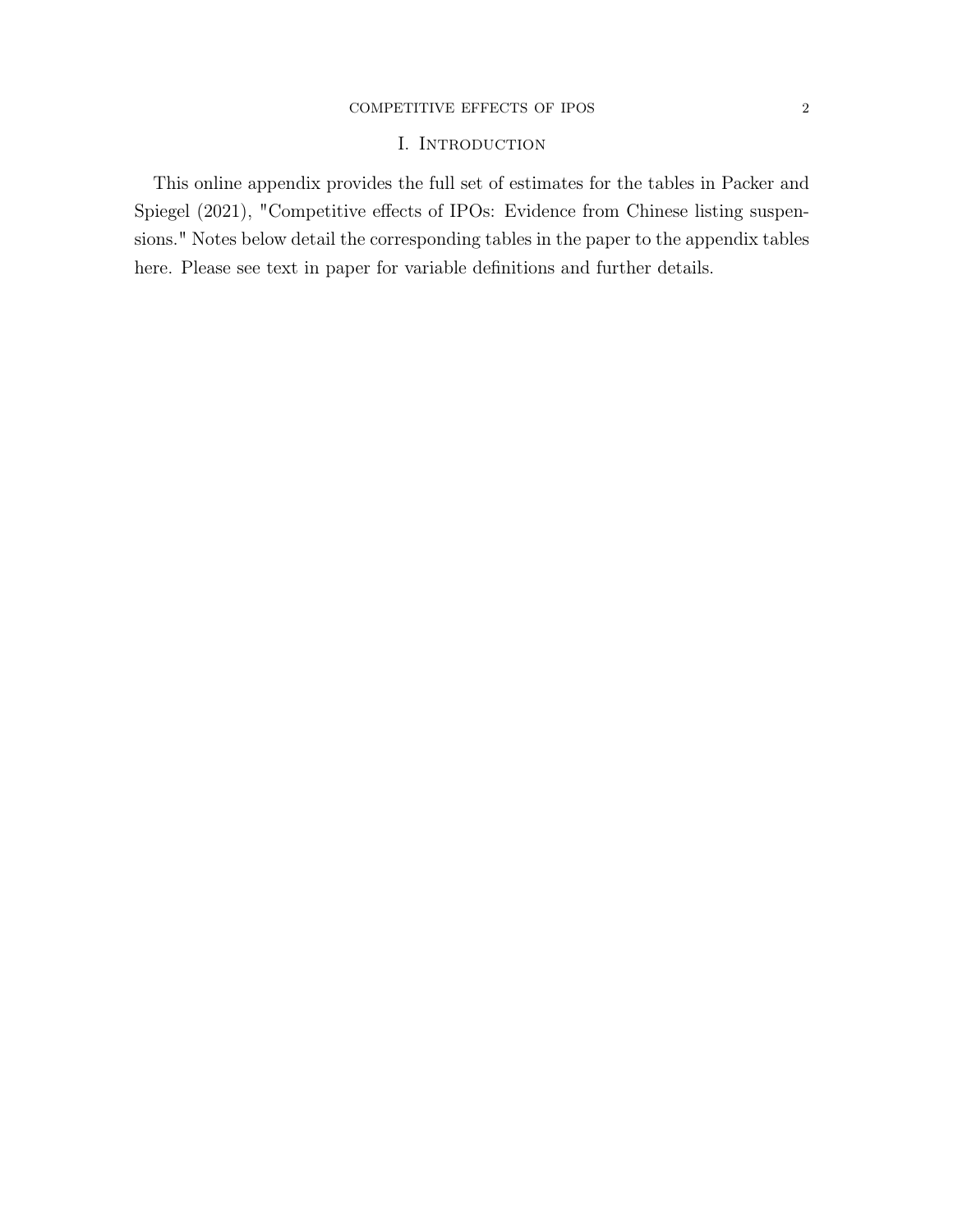#### COMPETITIVE EFFECTS OF IPOS 3

Table A.1. Base specification

|                            | (1)         | (2)         | (3)                                 | (4)                                               | (5)             |
|----------------------------|-------------|-------------|-------------------------------------|---------------------------------------------------|-----------------|
| Performance indicator (PI) | ${\rm NPM}$ | <b>ROA</b>  | ROE                                 | <b>ROI</b>                                        | OROC            |
|                            |             |             |                                     |                                                   |                 |
| PI                         | $0.055***$  | $0.134***$  | $0.082***$                          | $0.090***$                                        | 358.820***      |
|                            | (0.010)     | (0.015)     | (0.011)                             | (0.012)                                           | (37.993)        |
| <b>IPO</b>                 | $0.209***$  | $0.290**$   | $0.257**$                           | $0.243*$                                          | $1.863***$      |
|                            | (0.063)     | (0.127)     | (0.124)                             | (0.140)                                           | (0.628)         |
| $IPO \cdot PI$             | $-0.018***$ | $-0.049***$ | $-0.019**$                          | $-0.028**$                                        | $-182.963***$   |
|                            | (0.003)     | (0.018)     | (0.008)                             | (0.014)                                           | (59.823)        |
| <b>COV</b>                 | $0.002**$   | $0.002**$   | $0.004***$                          | $0.003***$                                        | $0.005**$       |
|                            | (0.001)     | (0.001)     | (0.001)                             | (0.001)                                           | (0.002)         |
| $COV \cdot PI$             | $-0.000$    | $-0.000**$  | $-0.000$ ***                        | $-0.000***$                                       | $-0.392**$      |
|                            | (0.000)     | (0.000)     | (0.000)                             | (0.000)                                           | (0.195)         |
| <b>MKTCAP</b>              | $0.007***$  | $0.007***$  | $0.007***$                          | $0.008^{\ast}$                                    | $0.008^{\ast}$  |
|                            | (0.002)     | (0.002)     | (0.002)                             | (0.004)                                           | (0.004)         |
| <b>LEV</b>                 | $0.239***$  | $0.303***$  | $0.148**$                           | $0.129**$                                         | $0.165^{***}\,$ |
|                            | (0.074)     | (0.078)     | (0.069)                             | (0.065)                                           | (0.060)         |
| <b>PBOOK</b>               | $-0.011**$  | $-0.015***$ | $-0.014***$                         | $-0.012***$                                       | $-0.009**$      |
|                            | (0.004)     | (0.004)     | (0.004)                             | (0.004)                                           | (0.004)         |
| <b>SDEBIT</b>              | 0.046       | $-0.019$    | $0.003\,$                           | $-0.006$                                          | $0.069**$       |
|                            | (0.045)     | (0.042)     | (0.041)                             | (0.040)                                           | (0.030)         |
| <b>SOE</b>                 | $-0.058$    | $-0.038$    | $-0.056$                            | $-0.080$                                          | $-0.081$        |
|                            | (0.129)     | (0.122)     | (0.123)                             | (0.127)                                           | (0.129)         |
| <b>SHANGHAI</b>            | $0.663***$  | $0.661***$  | $0.651***$                          | $0.638***$                                        | $0.696***$      |
|                            |             |             |                                     | $(0.104)$ $(0.100)$ $(0.100)$ $(0.101)$ $(0.106)$ |                 |
| 2012 DUMMY                 |             |             |                                     | $-4.584***$ $-4.510***$ $-4.471***$ $-4.460***$   | $-4.539***$     |
|                            |             |             |                                     | $(0.160)$ $(0.169)$ $(0.171)$ $(0.169)$           | (0.160)         |
| 2015 DUMMY                 |             |             | $-9.880***$ $-9.817***$ $-9.735***$ | $-9.980***$                                       | $-10.053***$    |
|                            | (0.258)     |             |                                     | $(0.267)$ $(0.266)$ $(0.226)$                     | (0.220)         |
| Constant                   | $2.602***$  | $2.242***$  | $2.381***$                          | $2.758***$                                        | $-0.157$        |
|                            | (0.330)     |             | $(0.301)$ $(0.332)$                 | (0.253)                                           | (0.443)         |
|                            |             |             |                                     |                                                   |                 |
| Observations               | 6,045       | 6,048       | 5,984                               | 5,916                                             | 5,937           |
| R-squared                  | 0.513       | 0.514       | 0.514                               | 0.531                                             | $0.530\,$       |

Note: This table corresponds to Table 4 in text. Dependent variable is one-day return on equity, except Model 5, whose dependent variable is the 1-day excess return on equity, and Model 6, whose dependent variable is the 2-day return on equity. Ordinary least squares estimation, with standard errors clustered by industry in parentheses. See text for variable definitions and details on sample perturbations. \*\*\* p<0.01, \*\* p<0.05, \* p<0.1.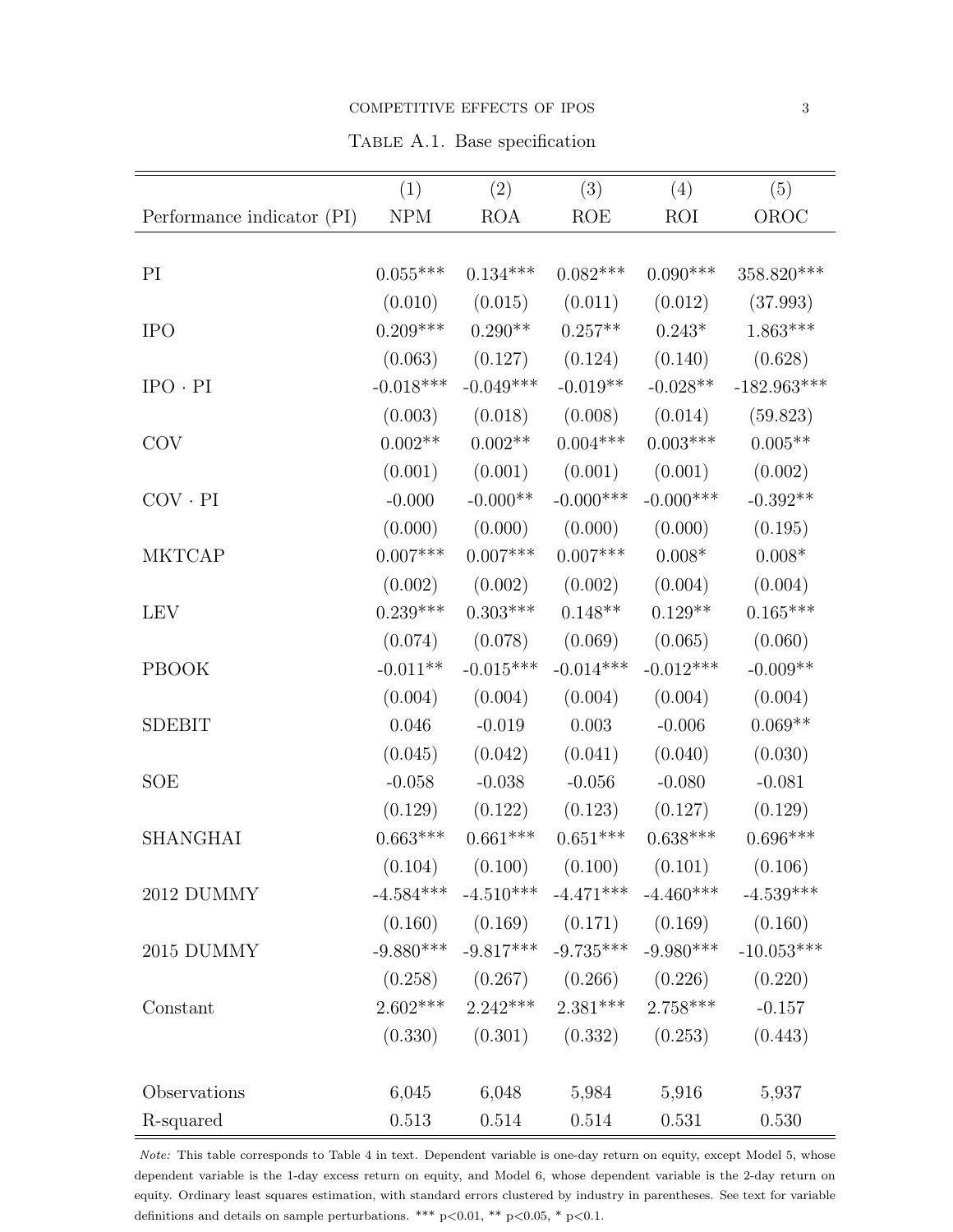Table A.2. IPO queue adjusted for delay

|                            | (1)         | (2)             | (3)             | (4)                                               | (5)                                                          |
|----------------------------|-------------|-----------------|-----------------|---------------------------------------------------|--------------------------------------------------------------|
| Performance indicator (PI) | <b>NPM</b>  | <b>ROA</b>      | <b>ROE</b>      | <b>ROI</b>                                        | OROC                                                         |
|                            |             |                 |                 |                                                   |                                                              |
| PI                         | $0.056***$  | $0.136***$      | $0.083***$      | $0.093***$                                        | 367.138***                                                   |
|                            | (0.010)     | (0.016)         | (0.011)         | (0.012)                                           | (39.948)                                                     |
| <b>DIPO</b>                | $0.054***$  | $0.074**$       | $0.074**$       | $0.069*$                                          | $0.421***$                                                   |
|                            | (0.019)     | (0.032)         | (0.036)         | (0.038)                                           | (0.133)                                                      |
| $DIPO \cdot PI$            | $-0.004***$ | $-0.012***$     | $-0.005**$      | $-0.007**$                                        | $-40.975***$                                                 |
|                            | (0.001)     | (0.004)         | (0.002)         | (0.003)                                           | (12.544)                                                     |
| COV                        | $0.002**$   | $0.002**$       | $0.004***$      | $0.003***$                                        | $0.006**$                                                    |
|                            | (0.001)     | (0.001)         | (0.001)         | (0.001)                                           | (0.002)                                                      |
| $COV \cdot PI$             | $-0.000$    | $-0.000**$      | $-0.000$ ***    | $-0.000$ ***                                      | $-0.409**$                                                   |
|                            | (0.000)     | (0.000)         | (0.000)         | (0.000)                                           | (0.194)                                                      |
| <b>MKTCAP</b>              | $0.007***$  | $0.007^{***}\;$ | $0.007^{***}\;$ | $0.008^{\ast}$                                    | $0.008^{\ast}$                                               |
|                            | (0.002)     | (0.002)         | (0.002)         | (0.004)                                           | (0.004)                                                      |
| <b>LEV</b>                 | $0.237***$  | $0.301^{***}\;$ | $0.147**$       | $0.128**$                                         | $0.163^{***}\,$                                              |
|                            | (0.073)     | (0.077)         | (0.069)         | (0.064)                                           | (0.059)                                                      |
| <b>PBOOK</b>               | $-0.011**$  | $-0.015***$     | $-0.014***$     | $-0.012***$                                       | $-0.009**$                                                   |
|                            | (0.004)     | (0.004)         | (0.004)         | (0.004)                                           | (0.004)                                                      |
| <b>SDEBIT</b>              | 0.044       | $-0.024$        | 0.001           | $-0.010$                                          | $0.068**$                                                    |
|                            | (0.044)     | (0.042)         | (0.042)         | (0.040)                                           | (0.029)                                                      |
| SOE                        | $-0.059$    | $-0.036$        | $-0.053$        | $-0.077$                                          | $-0.082$                                                     |
|                            | (0.128)     | (0.122)         | (0.123)         | (0.126)                                           | (0.129)                                                      |
| <b>SHANGHAI</b>            | $0.659***$  | $0.657***$      | $0.650***$      | $0.636***$                                        | $0.690***$                                                   |
|                            |             |                 |                 | $(0.103)$ $(0.100)$ $(0.100)$ $(0.101)$ $(0.105)$ |                                                              |
| 2012 DUMMY                 |             |                 |                 | $-4.558***$ $-4.471***$ $-4.455***$ $-4.440***$   | $-4.511***$                                                  |
|                            |             |                 |                 | $(0.161)$ $(0.171)$ $(0.172)$ $(0.170)$ $(0.161)$ |                                                              |
| 2015 DUMMY                 |             |                 |                 |                                                   | $-9.868***$ $-9.802***$ $-9.722***$ $-9.971***$ $-10.040***$ |
|                            |             |                 |                 | $(0.259)$ $(0.268)$ $(0.267)$ $(0.226)$           | (0.221)                                                      |
| Constant                   |             |                 |                 | $2.573***$ $2.203***$ $2.341***$ $2.719***$       | $-0.260$                                                     |
|                            |             |                 |                 | $(0.334)$ $(0.306)$ $(0.339)$ $(0.260)$           | (0.474)                                                      |
|                            |             |                 |                 |                                                   |                                                              |
| Observations               | 6,045       | 6,048           | 5,984           | 5,916                                             | 5,937                                                        |
| R-squared                  | 0.513       | 0.515           | 0.514           | 0.531                                             | 0.530                                                        |

Note: This table corresponds to Table 5 in text. Dependent variable is one-day return on equity, except Model 5, whose dependent variable is the 1-day excess return on equity, and Model 6, whose dependent variable is the 2-day return on equity. Ordinary least squares estimation, with standard errors clustered by industry in parentheses. See text for variable definitions and details on sample perturbations. \*\*\* p<0.01, \*\* p<0.05, \* p<0.1.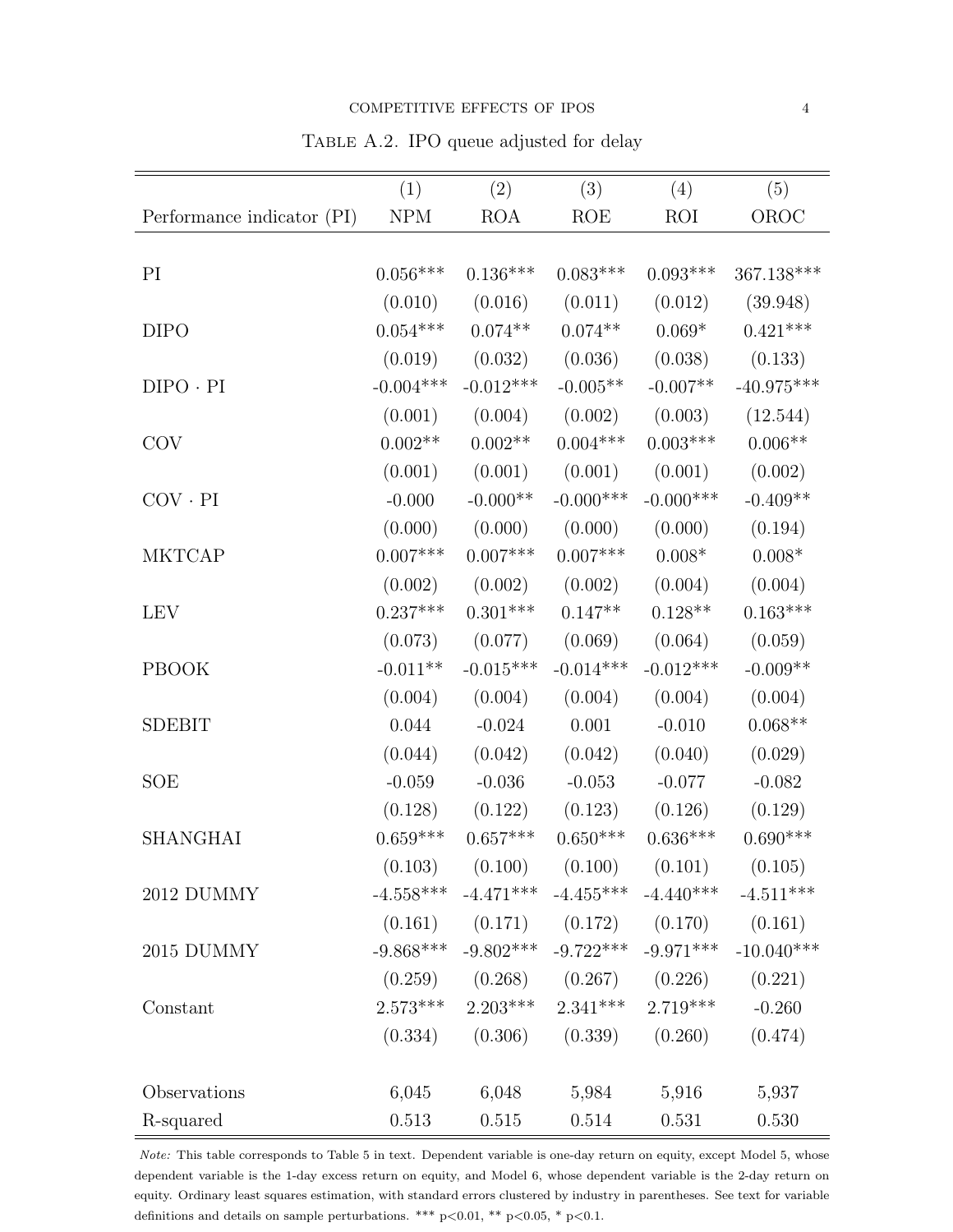#### $$

Table A.3. Changes in specification

|                                                                         | (1)         | (2)         | (3)                                                                                                       | (4)         | (5)         | (6)         |
|-------------------------------------------------------------------------|-------------|-------------|-----------------------------------------------------------------------------------------------------------|-------------|-------------|-------------|
|                                                                         |             |             |                                                                                                           |             |             |             |
| <b>NPM</b>                                                              | $0.055***$  | $0.046***$  | $0.051***$                                                                                                | $0.054***$  | $0.044***$  | $0.061***$  |
|                                                                         | (0.012)     | (0.009)     | (0.009)                                                                                                   | (0.010)     | (0.010)     | (0.013)     |
| <b>IPO</b>                                                              | $0.251***$  | $-0.045**$  |                                                                                                           | $0.228***$  | $0.467***$  | $0.226**$   |
|                                                                         | (0.056)     | (0.022)     |                                                                                                           | (0.064)     | (0.097)     | (0.086)     |
| $IPO \cdot NPM$                                                         | $-0.021***$ |             |                                                                                                           | $-0.019***$ | $-0.030***$ | $-0.025***$ |
|                                                                         | (0.004)     |             |                                                                                                           | (0.004)     | (0.007)     | (0.006)     |
| <b>COV</b>                                                              | $0.002**$   | $0.001*$    | $0.002**$                                                                                                 |             | $0.001**$   | $0.002**$   |
|                                                                         | (0.001)     | (0.000)     | (0.001)                                                                                                   |             | (0.001)     | (0.001)     |
| $COV \cdot NPM$                                                         | $-0.000*$   |             | $-0.000$                                                                                                  |             | $-0.000$    | $-0.000**$  |
|                                                                         | (0.000)     |             | (0.000)                                                                                                   |             | (0.000)     | (0.000)     |
| <b>MKTCAP</b>                                                           |             | $0.007***$  | $0.007***$                                                                                                | $0.007***$  | $0.006***$  | $0.014***$  |
|                                                                         |             | (0.002)     | (0.002)                                                                                                   | (0.002)     | (0.002)     | (0.004)     |
| <b>LEV</b>                                                              |             | $0.238***$  | $0.237***$                                                                                                | $0.248***$  | $0.190***$  | $0.390***$  |
|                                                                         |             | (0.073)     | (0.072)                                                                                                   | (0.079)     | (0.065)     | (0.129)     |
| <b>PBOOK</b>                                                            |             | $-0.011***$ | $-0.011***$                                                                                               | $-0.009**$  | $-0.003$    | 0.001       |
|                                                                         |             | (0.004)     | (0.004)                                                                                                   | (0.004)     | (0.004)     | (0.006)     |
| <b>SDEBIT</b>                                                           |             | 0.047       | 0.049                                                                                                     | 0.031       | 0.034       | 0.191       |
|                                                                         |             | (0.046)     | (0.045)                                                                                                   | (0.051)     | (0.034)     | (0.135)     |
| SOE                                                                     |             | $-0.059$    | $-0.051$                                                                                                  | $-0.151$    | $-0.337***$ | $-0.133$    |
|                                                                         |             | (0.131)     | (0.131)                                                                                                   | (0.120)     | (0.123)     | (0.155)     |
| <b>SHANGHAI</b>                                                         |             | $0.677***$  | $0.673***$                                                                                                | $0.637***$  | $0.414***$  | $0.540***$  |
|                                                                         |             | (0.104)     | (0.103)                                                                                                   | (0.108)     | (0.093)     | (0.134)     |
| 2012 DUMMY -4.740*** -4.628*** -4.540*** -4.787*** -1.445*** -2.987***  |             |             |                                                                                                           |             |             |             |
|                                                                         |             |             | $(0.154)$ $(0.156)$ $(0.160)$ $(0.143)$ $(0.187)$ $(0.199)$                                               |             |             |             |
| 2015 DUMMY -9.881*** -9.907*** -9.817*** -9.880*** -8.901*** -15.329*** |             |             |                                                                                                           |             |             |             |
|                                                                         |             |             | $(0.260)$ $(0.257)$ $(0.268)$ $(0.253)$ $(0.227)$ $(0.381)$                                               |             |             |             |
| Constant                                                                |             |             | $3.468^{***} \quad 2.814^{***} \quad 2.596^{***} \quad 2.890^{***} \quad \quad 0.181 \qquad \quad -0.196$ |             |             |             |
|                                                                         |             |             | $(0.240)$ $(0.321)$ $(0.337)$ $(0.328)$                                                                   |             | (0.309)     | (0.508)     |
|                                                                         |             |             |                                                                                                           |             |             |             |
| Observations                                                            |             |             | $6,058$ $6,045$ $6,046$ $6,106$ $6,060$                                                                   |             |             | 6,045       |
| R-squared                                                               | 0.495       | 0.512       | 0.512                                                                                                     | 0.492       | 0.543       | 0.638       |

Note: This table corresponds to Table 6 in text. Dependent variable is one-day return on equity, except Model 5, whose dependent variable is the 1-day excess return on equity, and Model 6, whose dependent variable is the 2-day return on equity. Ordinary least squares estimation, with standard errors clustered by industry in parentheses. See text for variable definitions and details on sample perturbations. \*\*\* p<0.01, \*\* p<0.05, \* p<0.1.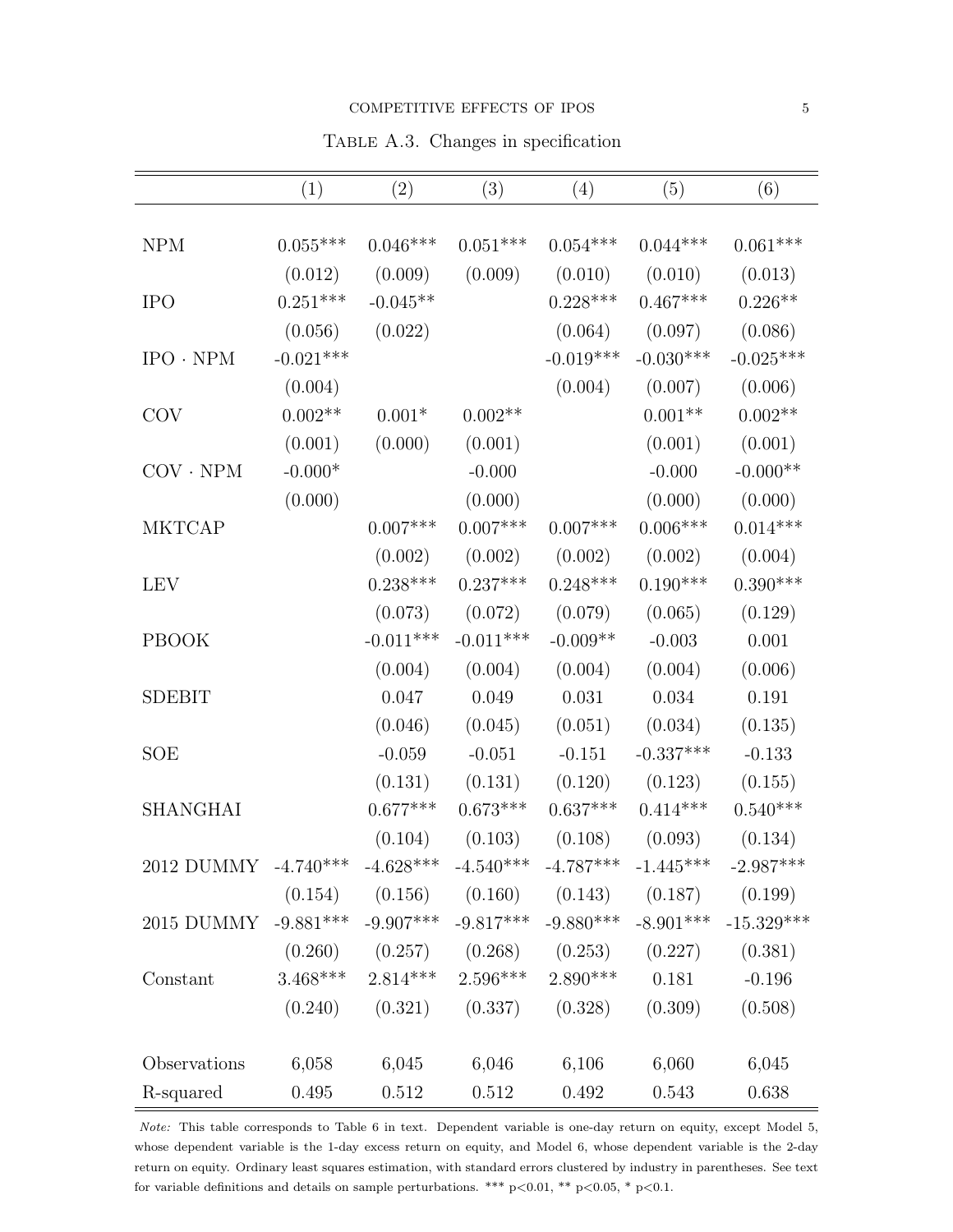### COMPETITIVE EFFECTS OF IPOS 6

Table A.4. Changes in sample

|                 | (1)              | (2)                   | (3)                     | (4)         | (5)                                     | (6)         | (7)          |
|-----------------|------------------|-----------------------|-------------------------|-------------|-----------------------------------------|-------------|--------------|
|                 | <b>Balanced</b>  | <b>SOE</b>            | Non-SOE                 | Shanghai    | Shenzhen                                | Drop        | Drop         |
|                 | sample           | sample                | sample                  | listed      | listed                                  | profitable  | unprofitable |
|                 |                  |                       |                         |             |                                         |             |              |
| <b>IPO</b>      | 0.118            | $0.203***$            | $0.211*$                | $0.249***$  | $0.219***$                              | $0.209***$  | $0.209***$   |
|                 | (0.073)          | (0.065)               | (0.112)                 | (0.081)     | (0.077)                                 | (0.063)     | (0.063)      |
| $IPO \cdot NPM$ | $-0.010**$       | $-0.017***$           | $-0.017***$             | $-0.021***$ | $-0.018***$                             | $-0.018***$ | $-0.018***$  |
|                 | (0.004)          | (0.004)               | (0.005)                 | (0.006)     | (0.004)                                 | (0.003)     | (0.003)      |
| <b>NPM</b>      | $0.070***$       | $0.070***$            | $0.050***$              | $0.051***$  | $0.036***$                              | $0.055***$  | $0.055***$   |
|                 | (0.012)          | (0.019)               | (0.009)                 | (0.014)     | (0.007)                                 | (0.010)     | (0.010)      |
| <b>COV</b>      | $-0.001$         | $0.006*$              | 0.001                   | $-0.000$    | $0.002**$                               | $0.002**$   | $0.002**$    |
|                 | (0.002)          | (0.003)               | (0.001)                 | (0.002)     | (0.001)                                 | (0.001)     | (0.001)      |
| $COV \cdot NPM$ | $-0.000^{***}\,$ | $-0.000**$            | $-0.000$                | 0.000       | $-0.000*$                               | $-0.000$    | $-0.000$     |
|                 | (0.000)          | (0.000)               | (0.000)                 | (0.000)     | (0.000)                                 | (0.000)     | (0.000)      |
| <b>MKTCAP</b>   | $0.006***$       | $0.006***$            | $0.007**$               | $0.006***$  | $0.061***$                              | $0.007***$  | $0.007***$   |
|                 | (0.002)          | (0.002)               | (0.003)                 | (0.002)     | (0.008)                                 | (0.002)     | (0.002)      |
| <b>LEV</b>      | $0.251***$       | 0.150                 | $0.336***$              | 0.117       | $0.210***$                              | $0.239***$  | $0.239***$   |
|                 | (0.074)          | (0.092)               | (0.107)                 | (0.095)     | (0.071)                                 | (0.074)     | (0.074)      |
| PBOOK           | $-0.014***$      | $-0.012**$            | $-0.010*$               | $-0.007$    | $-0.014***$                             | $-0.011**$  | $-0.011**$   |
|                 | (0.004)          | (0.006)               | (0.005)                 | (0.007)     | (0.005)                                 | (0.004)     | (0.004)      |
| <b>SDEBIT</b>   | $-0.444$         | 0.564                 | 0.021                   | $-0.757$    | $0.087***$                              | 0.046       | 0.046        |
|                 | (0.497)          | (0.814)               | (0.062)                 | (0.645)     | (0.022)                                 | (0.045)     | (0.045)      |
| <b>SOE</b>      | 0.114            |                       |                         | $-0.299$    | $-0.107$                                | $-0.058$    | $-0.058$     |
|                 | (0.140)          |                       |                         | (0.203)     | (0.146)                                 | (0.129)     | (0.129)      |
| <b>SHANGHAI</b> | $0.466***$       | $0.401***$ $0.924***$ |                         |             |                                         | $0.663***$  | $0.663***$   |
|                 | (0.111)          | (0.141)               | (0.205)                 |             |                                         | (0.104)     | (0.104)      |
| 2012 DUMMY      | $-5.524***$      |                       | $-4.205***$ $-4.586***$ | $-4.597***$ | $-4.789***$                             | $-4.584***$ | $-4.584***$  |
|                 | (0.247)          |                       |                         |             | $(0.301)$ $(0.210)$ $(0.201)$ $(0.177)$ | (0.160)     | (0.160)      |
| 2015 DUMMY      | $-10.845***$     | $-9.368***$           | $-9.984***$             | $-8.919***$ | $-11.185***$                            | $-9.880***$ | $-9.880***$  |
|                 | (0.371)          | (0.474)               | (0.296)                 | (0.368)     | (0.275)                                 | (0.258)     | (0.258)      |
| Constant        | $3.531***$       | $2.144***$            | $2.480***$              | $3.494***$  | $3.251***$                              | $2.602***$  | $2.602***$   |
|                 | (0.567)          | (0.739)               | (0.404)                 | (0.510)     | (0.269)                                 | (0.330)     | (0.330)      |
|                 |                  |                       |                         |             |                                         |             |              |
| Observations    | 5,021            | 2,890                 | 3,155                   | 2,617       | 3,428                                   | 6,045       | 6,045        |
| R-squared       | $0.528\,$        | $0.535\,$             | 0.484                   | 0.453       | $0.572\,$                               | $0.513\,$   | 0.513        |

Note: This table corresponds to the first portion of Table 7 in text. Dependent variable is one-day return on equity. Ordinary least squares estimation, with standard errors clustered by industry in parentheses. See text for variable definitions. \*\*\* p<0.01, \*\* p<0.05, \* p<0.1.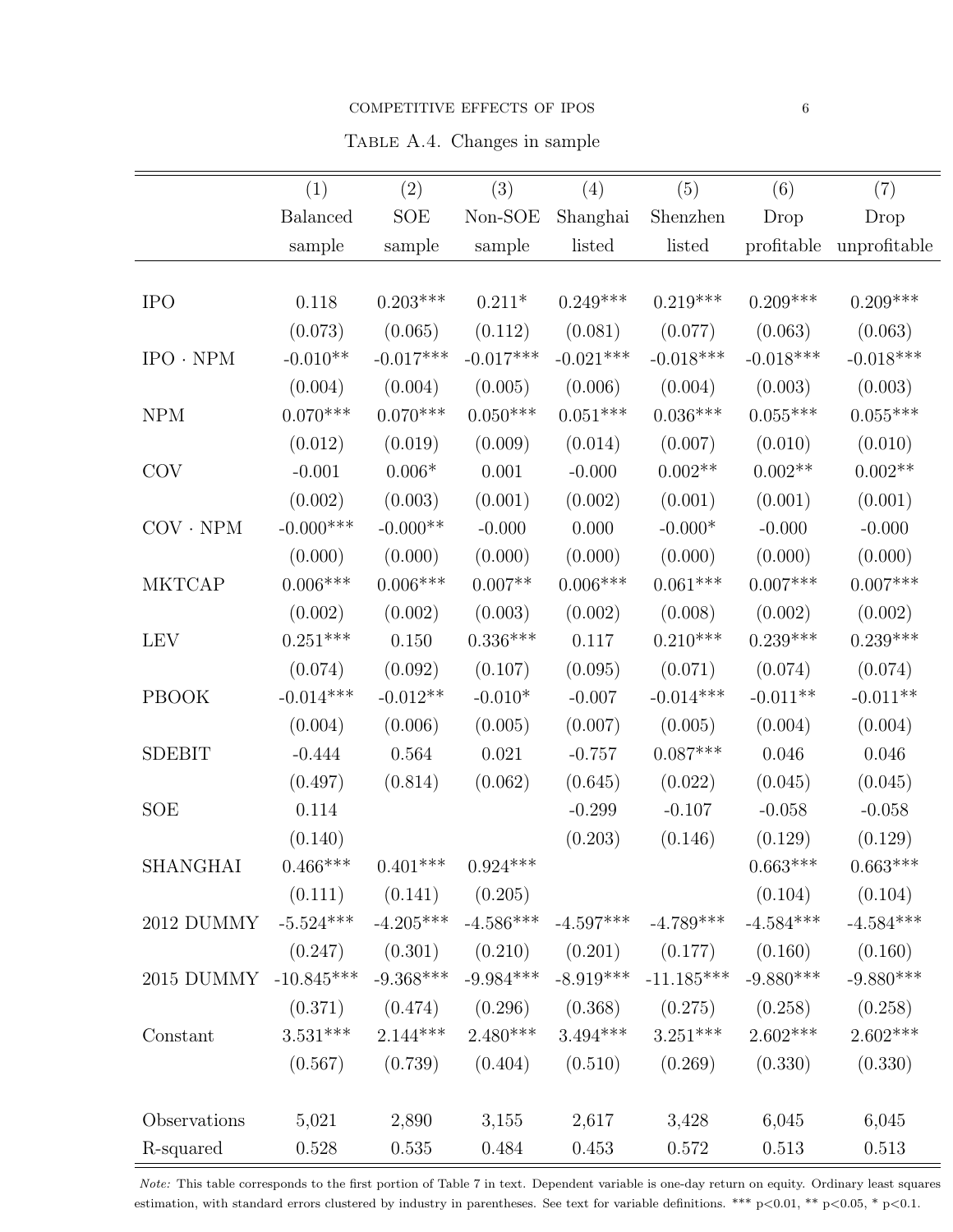Table A.5. Changes in sample, continued

|                 | (8)          | (9)                                     | (10)        | (11)        | (12)                          | (13)             |
|-----------------|--------------|-----------------------------------------|-------------|-------------|-------------------------------|------------------|
|                 | Drop         | Drop                                    | Drop        | Drop        | Drop                          | Drop             |
|                 |              | productive unproductive                 | big         | small       | high IPO                      | large ImpactM    |
|                 |              |                                         |             |             |                               |                  |
| <b>IPO</b>      | $0.189*$     | $0.209***$                              | $0.215***$  | $0.209***$  | $0.781***$                    | $0.810***$       |
|                 | (0.096)      | (0.063)                                 | (0.062)     | (0.063)     | (0.261)                       | (0.250)          |
| $IPO \cdot NPM$ | $-0.017**$   | $-0.018***$                             | $-0.019***$ | $-0.018***$ | $-0.050***$                   | $-0.045***$      |
|                 | (0.007)      | (0.003)                                 | (0.003)     | (0.003)     | (0.015)                       | (0.013)          |
| <b>NPM</b>      | $0.045***$   | $0.055***$                              | $0.055***$  | $0.055***$  | $0.077***$                    | $0.060***$       |
|                 | (0.006)      | (0.010)                                 | (0.010)     | (0.010)     | (0.016)                       | (0.011)          |
| <b>COV</b>      | $0.002**$    | $0.002**$                               | $0.002**$   | $0.002**$   | $0.003***$                    | $0.002**$        |
|                 | (0.001)      | (0.001)                                 | (0.001)     | (0.001)     | (0.001)                       | (0.001)          |
| $COV \cdot NPM$ | $-0.000$     | $-0.000$                                | $-0.000$    | $-0.000$    | $-0.000^{**}$                 | $-0.000$         |
|                 | (0.000)      | (0.000)                                 | (0.000)     | (0.000)     | (0.000)                       | (0.000)          |
| <b>MKTCAP</b>   | $0.008*$     | $0.007***$                              | 0.009       | $0.007***$  | $0.013***$                    | $0.007***$       |
|                 | (0.004)      | (0.002)                                 | (0.006)     | (0.002)     | (0.004)                       | (0.002)          |
| <b>LEV</b>      | $0.177***$   | $0.239***$                              | $0.231***$  | $0.239***$  | $0.325**$                     | $0.242***$       |
|                 | (0.063)      | (0.074)                                 | (0.076)     | (0.074)     | (0.156)                       | (0.076)          |
| <b>PBOOK</b>    | $-0.009**$   | $-0.011**$                              | $-0.011**$  | $-0.011**$  | $-0.017***$                   | $-0.011**$       |
|                 | (0.004)      | (0.004)                                 | (0.004)     | (0.004)     | (0.006)                       | (0.004)          |
| <b>SDEBIT</b>   | 0.044        | 0.046                                   | 0.045       | 0.046       | $-0.342$                      | 0.042            |
|                 | (0.040)      | (0.045)                                 | (0.044)     | (0.045)     | (0.463)                       | (0.048)          |
| <b>SOE</b>      | $-0.089$     | $-0.058$                                | $-0.080$    | $-0.058$    | $-0.075$                      | $-0.040$         |
|                 | (0.129)      | (0.129)                                 | (0.128)     | (0.129)     | (0.162)                       | (0.131)          |
| <b>SHANGHAI</b> | $0.660***$   | $0.663***$                              | $0.650***$  | $0.663***$  | $0.769***$                    | $0.656***$       |
|                 | (0.105)      | $(0.104)$ $(0.108)$ $(0.104)$ $(0.134)$ |             |             |                               | (0.103)          |
| 2012 DUMMY      | $-4.571***$  | $-4.584***$                             | $-4.597***$ | $-4.584***$ | $-4.409***$                   | $-4.565^{***}\,$ |
|                 |              | $(0.159)$ $(0.160)$                     |             |             | $(0.160)$ $(0.160)$ $(0.175)$ | (0.160)          |
| 2015 DUMMY      | $-10.101***$ | $-9.880***$                             | $-9.984***$ | $-9.880***$ | $-10.133***$                  | $-9.840***$      |
|                 |              | $(0.224)$ $(0.258)$ $(0.240)$           |             | (0.258)     | (0.322)                       | (0.264)          |
| Constant        | $2.950***$   | $2.602***$                              | $2.658***$  | $2.602***$  | $2.098***$                    | $2.448***$       |
|                 | (0.225)      | (0.330)                                 | (0.330)     | (0.330)     | (0.588)                       | (0.375)          |
|                 |              |                                         |             |             |                               |                  |
| Observations    | 5,937        | 6,045                                   | 6,016       | 6,045       | 3,692                         | 6,005            |
| R-squared       | $0.528\,$    | $0.513\,$                               | $0.518\,$   | $0.513\,$   | 0.523                         | $0.512\,$        |

Note: This table corresponds to the remainder of Table 7 in text. Dependent variable is one-day return on equity. Ordinary least squares estimation, with standard errors clustered by industry in parentheses. See text for variable definitions. \*\*\* p<0.01, \*\* p<0.05,  $^*$  p<0.1.